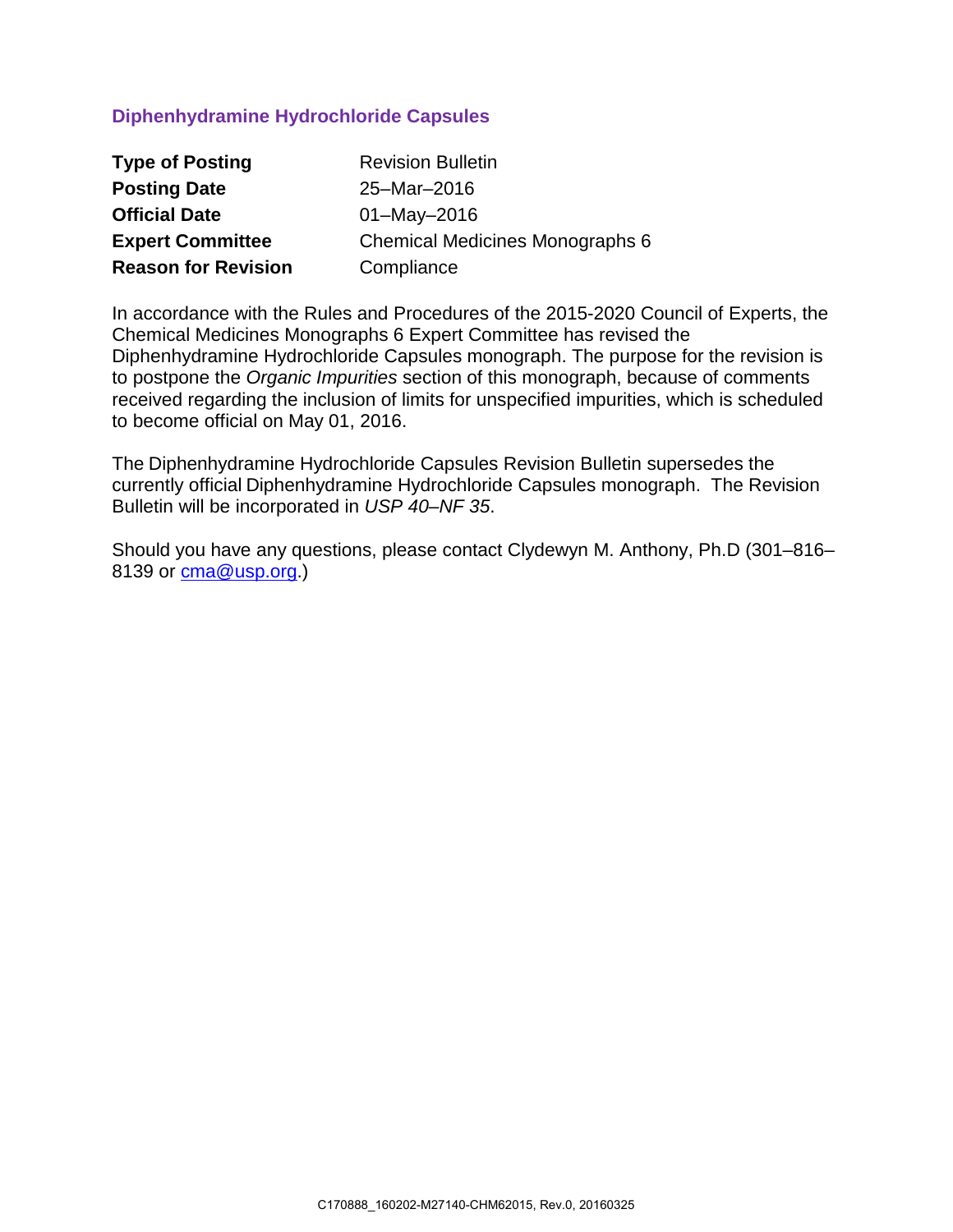**DEFINITION**<br>Diphenhydramine Hydrochloride Capsules contain NLT **Analysis** Diphenhydramine Hydrochloride Capsules contain NLT<br>
90.0% and NMT 110.0% of the labeled amount of di-<br>
phenhydramine hydrochloride (C<sub>17</sub>H<sub>21</sub>NO · HCl). Calculate the percentage of the labeled amount

- **A. IDENTIFICATION—ORGANIC NITROGENOUS BASES** 〈**181**〉**:** The contents of the Capsules meet the requirements. Result =  $(r_U/r_S) \times (C_S/C_U) \times 100$
- • **B.** The retention time of the major peak of the *Sample solution* corresponds to that of the *Standard solution*, as *<sup>r</sup><sup>U</sup>* = peak response of diphenhydramine from the obtained in the *Assay*. *Sample solution*

- - **ABuffer:** 5.4 g/L of monobasic potassium phosphate in  $\frac{1}{2}$  and  $\frac{1}{2}$  by the contomator of the *Sample*<br>water. Adjust with phosphoric acid to a pH of 3.0.<br>**Solution A:** *Buffer*  $\frac{(\text{mg/mL})_{\text{a} \cup \text{S}}}{\text{a} \times \text{$ **Mobile phase:** See *Table 1*. **PERFORMANCE TESTS**

| Medium: Water: 500 mL                                          |                          |                          |               |  |  |
|----------------------------------------------------------------|--------------------------|--------------------------|---------------|--|--|
| Apparatus 1: 100 rpm<br><b>Time: 30 min</b>                    | <b>Solution B</b><br>(%) | <b>Solution A</b><br>(%) | Time<br>(min) |  |  |
| Mobile phase and Chron                                         |                          | 65                       |               |  |  |
| ceed as directed in the A                                      |                          | 65                       |               |  |  |
| Injection volume: 50 µL                                        | 80                       | 20                       |               |  |  |
| <b>Standard solution: USP</b>                                  | 35                       |                          |               |  |  |
| ride RS in <i>Medium</i> , at a k<br>to that of the Cample col |                          |                          |               |  |  |

- Diphenhydramine Related Compound A RS and USP **Analysis**
- 
- **Standard solution:** Nominally 0.07 mg/mL of USP Di-<br>
phenhydramine Hydrochloride RS in *Diluent*<br> **Sample stock solution:** Weigh and combine the con-<br>
tents of NLT 20 Capsules. Transfer an accurately<br>
weighed portion of weighed portion of the combined Capsule contents, and diphenhydramine hydrochloride (C17H21NO · HCl) isolved. equivalent to about 50 mg of diphenhydramine hydro-<br>chloride, to a 100-ml volumetric flask. Dissolve in and **• UNIFORMITY OF DOSAGE UNITS** (905): Meet the chloride, to a 100-mL volumetric flask. Dissolve in and<br>dilute with water to volume, and filter. Alternatively, requirements dissolve NLT 20 Capsules in water at 50° and pipet the **IMPURITIES** solution equivalent to about 50 mg of diphenhydramine hydrochloride to a 100-mL volumetric flask. Dissolve in and dilute with water to volume, and filter. *Change to read:* **Sample solution:** 0.07 mg/mL of diphenhydramine hy-
- drochloride in *Diluent* from the *Sample stock solution* **4. ORGANIC IMPURITIES**<br>**Chromatographic system Buffer**, Diluent, and
- 
- 
- 
- 
- 
- 
- 
- 

**Suitability requirements**<br>**Resolution:** NLT 2.0 between diphenhydramine and **Resolution:** NLT 2.0 between diphenhydramine and **Capsules Capsules diphenhydramine and diphenhydramine related compound A,** *System suita-* **<b>Capsules** *bility solution* 

**Relative standard deviation:** NMT 2.0%, *Standard*

Calculate the percentage of the labeled amount of di-**IDENTIFICATION**<br>**IDENTIFICATION EXECUTE:** The *ISSA* portion of Capsule contents taken:

- 
- **ASSAY ASSAY Standard solution ASSAY Standard solution Standard solution Standard solution**
- **C**<sub>S</sub> = concentration of USP Diphenhydramine **C**<br>Hydrochloride RS in the *Standard solution*<br>Hydrochloride RS in the *Standard solution* • **PROCEDURE**  $(\text{mg/mL})$
- **PROCEDURE**<br> **PROCEDURE**<br> **ABuffer:** 5.4 g/L of monobasic potassium phosphate in  $C_U$  = nominal concentration of diphenhydramine<br>
hydrochloride in the Sample solution
	-

- •**DISSOLUTION** 〈**711**〉
- **Table 1 Procedure for a pooled sample**<br>**Medium:** Water; 500 mL
	- <sup>0</sup> <sup>65</sup> <sup>35</sup> **Mobile phase** and **Chromatographic system:** Proceed as directed in the *Assay*.
	-
	- Injection volume: 50 µL<br>Standard solution: USP Diphenhydramine Hydrochlo-Fride RS in *Medium*, at a known concentration similar<br>to that of the *Sample solution*<br>**Sample solution:** Dilute with *Medium* to a concentra-
- **Diluent:** Acetonitrile and *Buffer* (35:65) **Sample solution:** Dilute with *Medium* to a concentra-<br>System suitability solution: 0.1 mg/mL each of USP and that is similar to that of the *Standard solution*.
- Diphenhydramine Hydrochloride RS in *Diluent* **Samples:** *Standard solution* and *Sample solution*

**Chromatographic system Buffer, Diluent,** and **System suitability solution:** Pre-

Mobile phase: Acetonitrile and *Buffer* (35:65)<br>
Detector: UV 220 nm<br>
Column: 4.6-mm × 25-cm; 5-µm packing L7<br>
Flow rate: 1.2 mL/min<br>
Injection volume: 10 µL<br>
Injection volume: 10 µL<br>
Injection volume: 10 µL<br>
Sample soluti

**System suitability**<br>
System suitability<br>
System suitability solution and *Standard*<br>
Sultion and *Standard*<br>
Sultion and *Standard*<br>
solution and *Standard*<br>
solution and *Standard*<br>
solution and *Standard*<br>
solutions. R tion for 5 min.